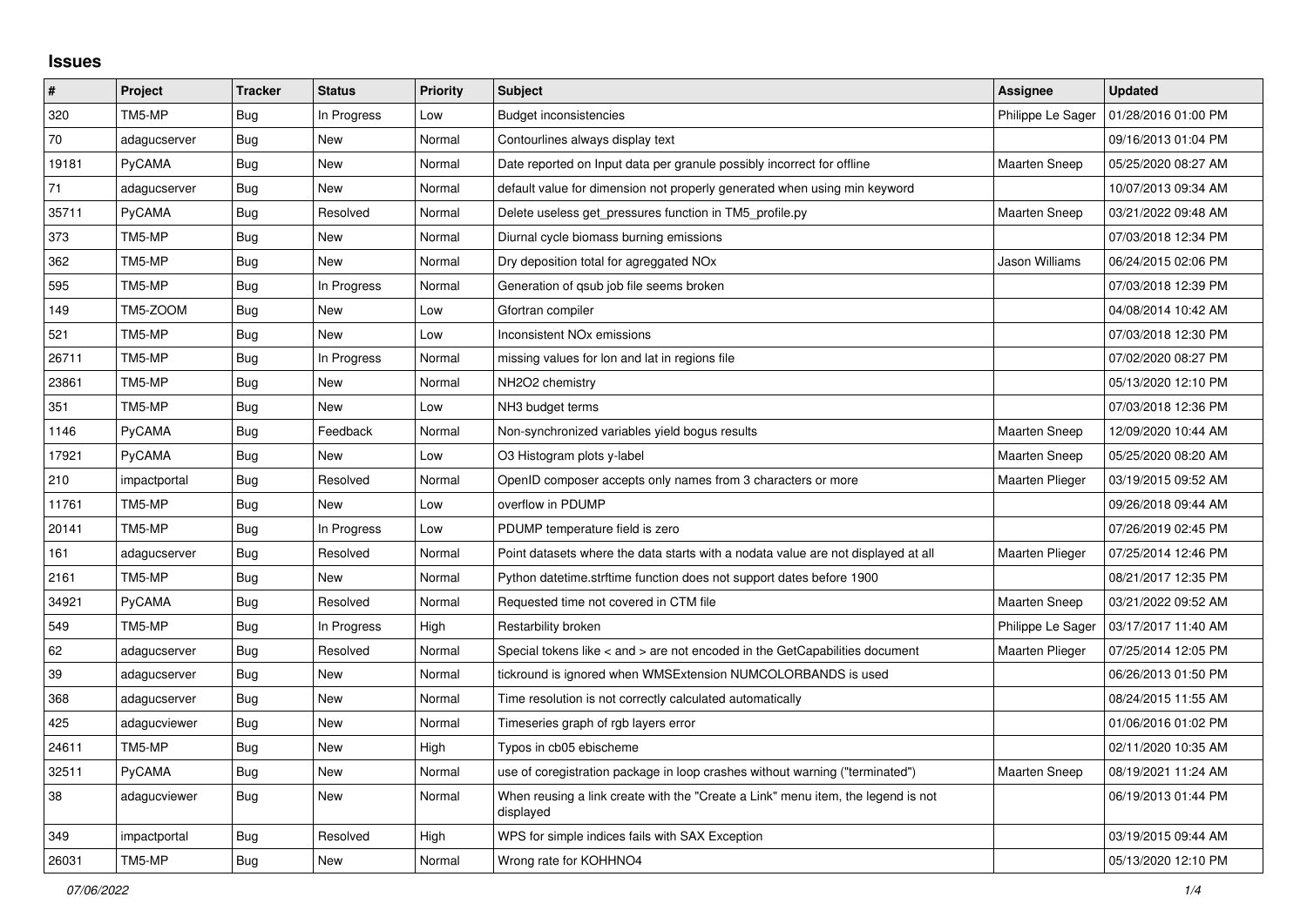| $\vert$ # | Project      | <b>Tracker</b> | <b>Status</b> | <b>Priority</b> | <b>Subject</b>                                                                                            | <b>Assignee</b>        | <b>Updated</b>      |
|-----------|--------------|----------------|---------------|-----------------|-----------------------------------------------------------------------------------------------------------|------------------------|---------------------|
| 94        | impactportal | <b>Bug</b>     | New           | Normal          | [Account] Handle OpenID problem                                                                           |                        | 10/10/2013 10:22 AM |
| 37        | adagucviewer | <b>Bug</b>     | <b>New</b>    | Normal          | [EXTGUI] When refreshing a layer the layerlist is not updated                                             |                        | 06/13/2013 10:28 AM |
| 372       | adagucserver | <b>Bug</b>     | New           | Normal          | [KDC WCS] Web Coverage Service on point data does not function correctly                                  | Maarten Plieger        | 09/09/2015 07:28 AM |
| 158       | impactportal | Bug            | Resolved      | Normal          | [OPENDAP] Wrong HTTP status code when file is missing: 403 instead of 404.                                | <b>Maarten Plieger</b> | 03/19/2015 09:53 AM |
| 33291     | PyCAMA       | <b>Bug</b>     | Resolved      | Normal          | [PDGS-ANOM-8804] Processing error on ALH                                                                  | Maarten Sneep          | 10/05/2021 05:33 PM |
| 27221     | PyCAMA       | <b>Bug</b>     | Resolved      | Normal          | [PyCAMA] crash when encountering empty files                                                              | <b>Maarten Sneep</b>   | 07/28/2020 01:24 PM |
| 28981     | PyCAMA       | <b>Bug</b>     | Resolved      | Normal          | [PyCAMA] Hard crash when processing NPP data                                                              | Maarten Sneep          | 11/27/2020 11:54 AM |
| 27251     | PyCAMA       | <b>Bug</b>     | Resolved      | Normal          | [PyCAMA] incompatibility with python 3.3                                                                  | <b>Maarten Sneep</b>   | 07/24/2020 08:23 AM |
| 26181     | PyCAMA       | <b>Bug</b>     | New           | Normal          | [PyCAMA] Time assigned to time-slice                                                                      | Maarten Sneep          | 06/02/2020 09:27 AM |
| 159       | impactportal | <b>Bug</b>     | Resolved      | Normal          | [WPS] When submitting a WPS job, the XML status document is sometimes not directly<br>available --> Error | Maarten Plieger        | 03/19/2015 09:52 AM |
| 350       | impactportal | Feature        | <b>New</b>    | Normal          | Add a link to go to the basket at the bottom of the data discovery page                                   |                        | 03/19/2015 10:59 AM |
| 440       | TM5-MP       | Feature        | <b>New</b>    | Low             | Assumption in calculation of friction velocity over land                                                  |                        | 07/03/2018 12:51 PM |
| 15161     | PyCAMA       | Feature        | Feedback      | Normal          | Better handle wavelength calibration parameters in UPAS products                                          | Maarten Sneep          | 05/25/2020 08:49 AM |
| 336       | TM5-MP       | Feature        | In Progress   | Normal          | budget consistent with mmix                                                                               | Philippe Le Sager      | 12/01/2015 10:05 AM |
| 558       | PyCAMA       | Feature        | In Progress   | Normal          | Coregistration                                                                                            | <b>Maarten Sneep</b>   | 11/06/2018 05:47 PM |
| 61        | adagucviewer | Feature        | New           | Normal          | Custom coordinate systems can not be choosed, only the predefined in the map type are<br>available        |                        | 07/17/2013 12:21 PM |
| 8611      | TurboWin     | Feature        | New           | Normal          | displaying latest obs                                                                                     |                        | 12/19/2017 09:36 AM |
| 944       | PyCAMA       | Feature        | In Progress   | Normal          | Documentation of internal workings of PyCAMA                                                              | <b>Maarten Sneep</b>   | 12/09/2020 11:13 AM |
| 15151     | PyCAMA       | Feature        | Feedback      | Normal          | Handling background correction parameters for SO2 and HCHO                                                | Maarten Sneep          | 05/25/2020 08:47 AM |
| 367       | TM5-MP       | Feature        | New           | Low             | Heterogeneous reaction rates for bulk aerosol version                                                     | Jason Williams         | 07/03/2018 12:36 PM |
| 40        | adagucserver | Feature        | Resolved      | Normal          | Highest value in Legend is not necessarily highest value in the map                                       | Maarten Plieger        | 07/25/2014 12:06 PM |
| 22591     | PyCAMA       | Feature        | Resolved      | Normal          | Implement O3_TCL on L2QC website                                                                          | Mark ter Linden        | 11/09/2019 05:03 PM |
| 8661      | TurboWin     | Feature        | New           | Normal          | instruction videos                                                                                        |                        | 12/19/2017 09:49 AM |
| 338       | TM5-MP       | Feature        | <b>New</b>    | Low             | Modifying and extending input data for refractive indices                                                 | Twan van Noije         | 07/03/2018 12:53 PM |
| 10221     | TM5-MP       | Feature        | In Progress   | Normal          | MOGUNTIA and KPP                                                                                          |                        | 09/20/2018 01:59 PM |
| 8671      | TurboWin     | Feature        | New           | Normal          | option to insert Relative Humidity                                                                        |                        | 12/19/2017 09:59 AM |
| 8641      | TurboWin     | Feature        | New           | Normal          | plot position offline                                                                                     |                        | 12/19/2017 09:44 AM |
| 9311      | PyCAMA       | Feature        | New           | Normal          | Processing status & lineage as table                                                                      | Maarten Sneep          | 05/25/2020 08:48 AM |
| 23221     | TM5-MP       | Feature        | In Progress   | Normal          | Remapping of M7 dry/wet radii from restart file missing                                                   |                        | 12/05/2019 11:07 AM |
| 8931      | TM5-MP       | Feature        | In Progress   | Low             | removing dependence on HDF4                                                                               |                        | 11/18/2019 02:07 PM |
| 8681      | TurboWin     | Feature        | New           | Normal          | SOG and COG computing                                                                                     |                        | 12/19/2017 10:03 AM |
| 35721     | PyCAMA       | Feature        | Resolved      | Normal          | Speed up get_profiles and get_temperature by numba                                                        | Maarten Sneep          | 03/21/2022 10:55 AM |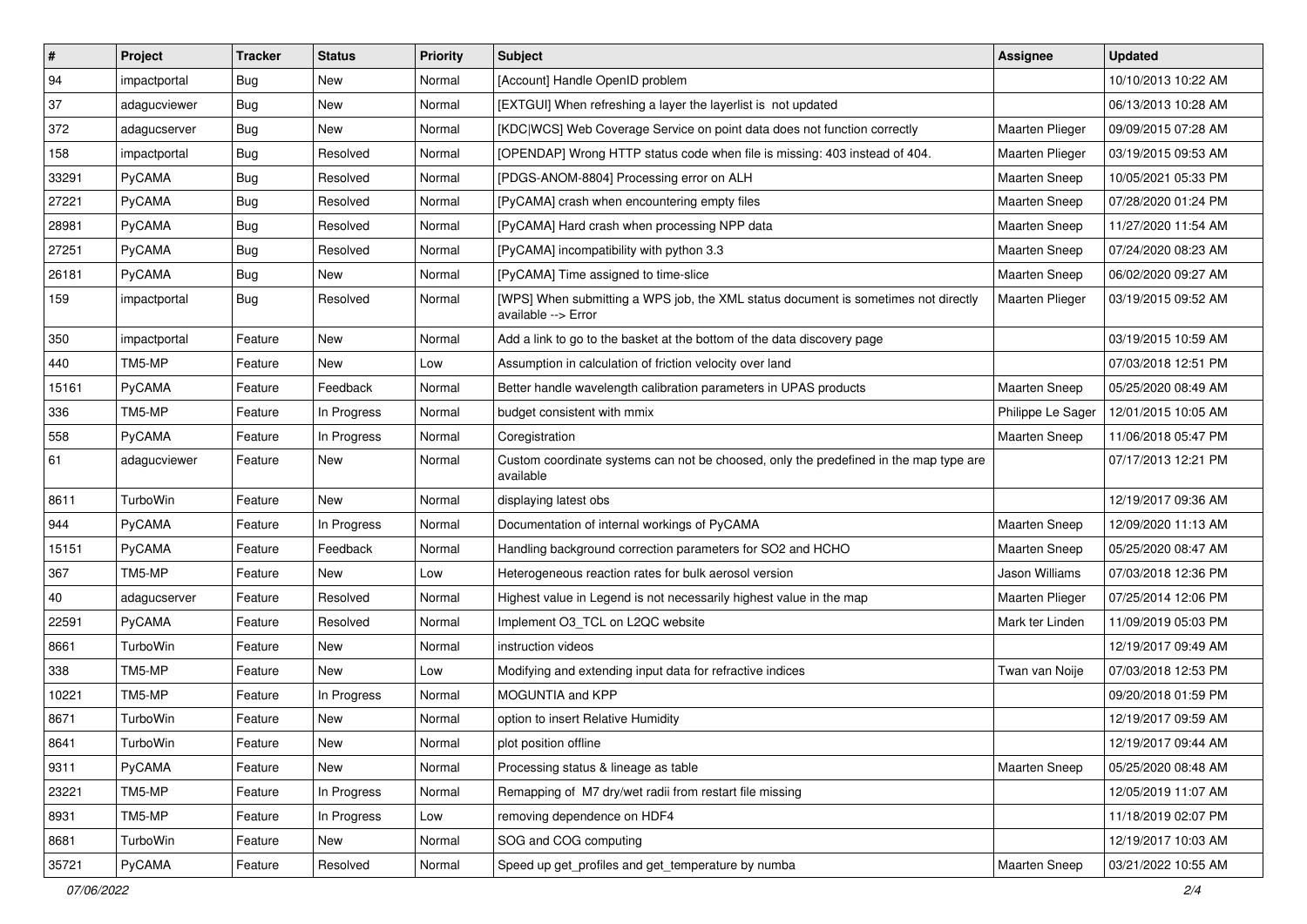| $\pmb{\#}$ | Project         | <b>Tracker</b> | <b>Status</b> | <b>Priority</b> | <b>Subject</b>                                                                   | Assignee             | <b>Updated</b>      |
|------------|-----------------|----------------|---------------|-----------------|----------------------------------------------------------------------------------|----------------------|---------------------|
| 1511       | PyCAMA          | Feature        | Resolved      | Normal          | Synchronization of variables                                                     | <b>Maarten Sneep</b> | 08/21/2020 07:37 AM |
| 1012       | dummy           | Feature        | <b>New</b>    | Normal          | test gantt main project                                                          |                      | 12/20/2016 09:09 AM |
| 1013       | subproject 1    | Feature        | New           | Normal          | test subproject task gantt                                                       |                      | 12/20/2016 09:10 AM |
| 8651       | TurboWin        | Feature        | New           | Normal          | update to WMO cloud atlas                                                        |                      | 12/19/2017 09:46 AM |
| 12101      | TM5-MP          | Feature        | New           | Low             | Updating Corner halo grid boxes                                                  |                      | 10/10/2018 03:39 PM |
| 8621       | <b>TurboWin</b> | Feature        | <b>New</b>    | Normal          | WOW upload                                                                       |                      | 12/19/2017 09:42 AM |
| 86         | impactportal    | Feature        | New           | Normal          | [Account] Keep history of what has been processed                                |                      | 10/10/2013 10:22 AM |
| 93         | impactportal    | Feature        | Resolved      | Normal          | [Basket] Add a "Get All" button to retrieve all items at once                    |                      | 03/19/2015 09:56 AM |
| 91         | impactportal    | Feature        | New           | Normal          | [Basket] Move Basket in menu bar                                                 |                      | 10/10/2013 10:22 AM |
| 83         | impactportal    | Feature        | Resolved      | Normal          | [Basket]Add 'Remove all' button                                                  |                      | 03/19/2015 09:58 AM |
| 88         | impactportal    | Feature        | Resolved      | Normal          | [Basket]Create widget for basket access in all portal elements                   |                      | 03/19/2015 09:56 AM |
| 85         | impactportal    | Feature        | New           | Low             | [Basket]Enable grouping of data in datasets                                      |                      | 10/10/2013 10:22 AM |
| 84         | impactportal    | Feature        | Resolved      | Normal          | [Basket]Enable sorting on basket                                                 |                      | 03/19/2015 09:57 AM |
| 77         | impactportal    | Feature        | New           | Normal          | [Data] Provide ECLISE data in climate4impact                                     |                      | 10/10/2013 10:22 AM |
| 82         | impactportal    | Feature        | New           | Normal          | [GUI] Improve error messages                                                     |                      | 10/10/2013 10:22 AM |
| 87         | impactportal    | Feature        | New           | Normal          | [Map & Plot] Enable to select multiple data from basket for plotting and mapping |                      | 10/10/2013 10:22 AM |
| 89         | impactportal    | Feature        | New           | Normal          | [Map&Plot]Generic data selection widget                                          |                      | 10/10/2013 10:22 AM |
| 27361      | PyCAMA          | Feature        | Resolved      | Normal          | [PyCAMA] record the file names of the input granules.                            | <b>Maarten Sneep</b> | 07/29/2020 03:23 PM |
| 26171      | PyCAMA          | Feature        | New           | Normal          | [PyCAMA] Skip L3 data in concatenation tool                                      | <b>Maarten Sneep</b> | 06/02/2020 09:25 AM |
| 74         | impactportal    | Feature        | <b>New</b>    | Normal          | [Search] Free text search: resolve on server not in browser                      |                      | 10/10/2013 10:22 AM |
| 76         | impactportal    | Feature        | New           | Low             | [Search] Group search results in folders                                         |                      | 10/10/2013 10:22 AM |
| 75         | impactportal    | Feature        | Resolved      | Normal          | [Search]Move backend to ESGF search                                              |                      | 07/15/2014 02:10 PM |
| 92         | impactportal    | Feature        | Resolved      | High            | [Test] Create a test environment to test new versions of climate4impact          |                      | 03/19/2015 09:55 AM |
| 81         | impactportal    | Feature        | New           | Normal          | [Transformations] Time series plots WPS for multiple datasets                    |                      | 10/10/2013 10:22 AM |
| 80         | impactportal    | Feature        | Resolved      | Normal          | [Transformation] CDO indices calculations as WPS service                         |                      | 03/19/2015 10:04 AM |
| 90         | impactportal    | Feature        | New           | Normal          | [Use cases] Precoocked data selection widget with use case data                  |                      | 10/10/2013 10:22 AM |
| 574        | TM5-MP          | Support        | In Progress   | Normal          | Optimization of ebischeme can be problematic                                     | Philippe Le Sager    | 12/20/2017 12:29 PM |
| 28421      | PyCAMA          | Support        | New           | Normal          | Prepare for version 2 quality control monitoring.                                | Jacques Claas        | 12/01/2020 05:39 PM |
| 13811      | PyCAMA          | Support        | New           | Normal          | PyCAMA L2QC Reporting Bugs                                                       | <b>Maarten Sneep</b> | 04/28/2020 11:43 AM |
| 1301       | PyCAMA          | Support        | Resolved      | High            | test mixed empty/non-empty variables                                             | <b>Maarten Sneep</b> | 08/21/2020 07:38 AM |
| 14161      | PyCAMA          | Support        | Feedback      | Normal          | Time dependent QC questionnaire                                                  | Jacques Claas        | 04/28/2020 09:59 AM |
| 73         | impactportal    | Support        | Resolved      | Normal          | [ESG Security] No 'view' on data located at other ESG nodes as BADC and DKRZ     |                      | 07/15/2014 02:10 PM |